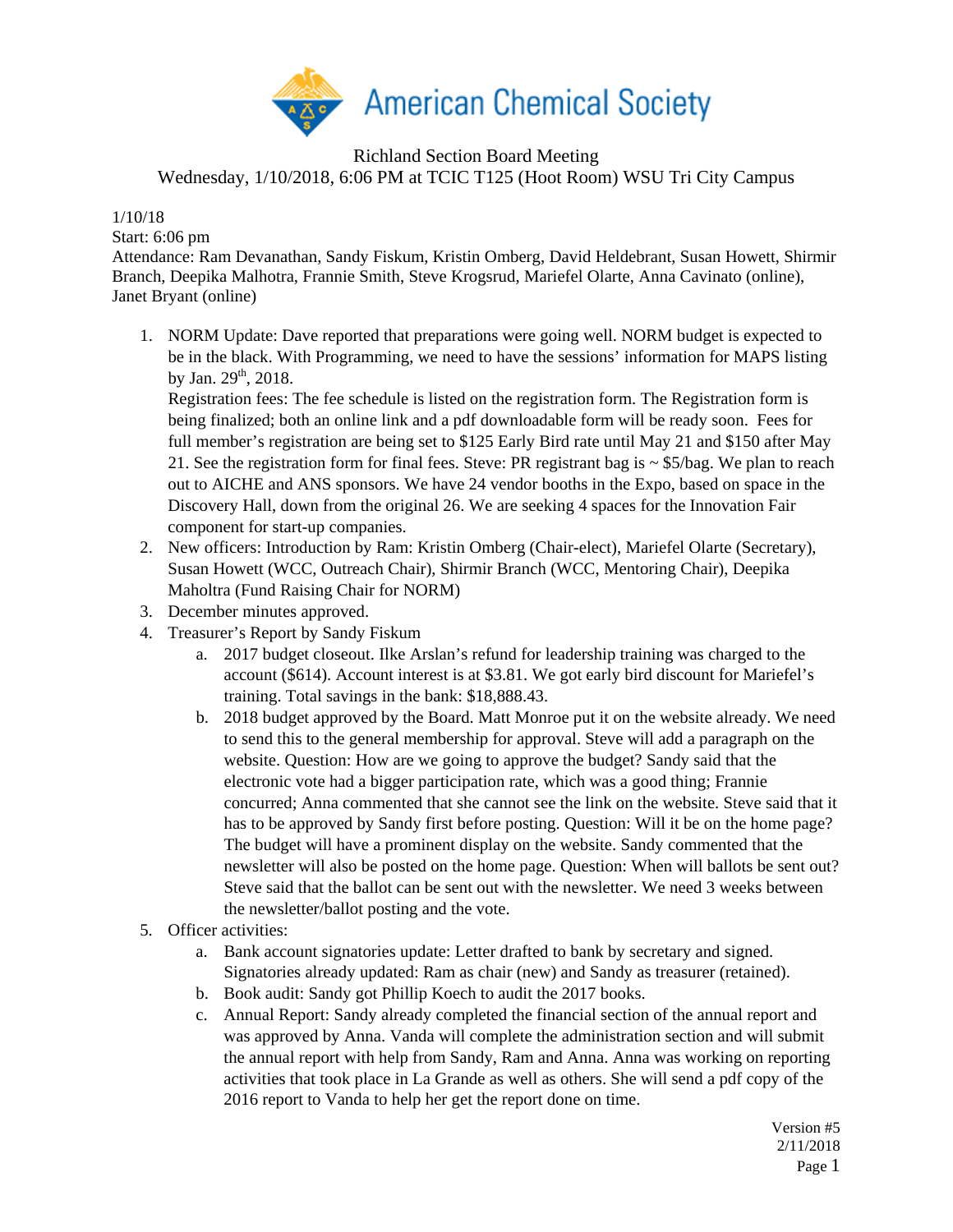

Richland Section Board Meeting

Wednesday, 1/10/2018, 6:06 PM at TCIC T125 (Hoot Room) WSU Tri City Campus

- d. ChemLuminary Award: Janet or Ram will start the nomination process for any selfnominations for ChemLuminary awards to avoid doing them at the last minute.
- e. Anna is a new Associate member of the Local Section Activities Committee (LSAC). Congratulations given by Janet and others. Ram appreciated Anna's help. Comment: We will work early and diligently for self-nominations for ChemLuminary Awards.
- 6. Science Café and budget: 3 weeks will be given members to vote and tally. Sandy cannot spend money before it is approved so it is important that ballots be sent out – can't delay. Need to be earlier than Science Café (typical).
- 7. Newsletter update: Steve said we need to send the newsletter to a graphic arts person to include the new officers. Ram submitted an article as a new chair. Vanda had one as outgoing chair. Megan submitted an article about the WCC. We needed to include NORM, budget and Geezerfest information. Steve said he needs photos from the group. Anna said she has some photos of EOU Chemistry Club, narrative and pictures of the Girls in Science activity as well as the Geezer Fest info. These articles will fill out the newsletter.
- 8. Janet mentioned the nomination for ACS Fellow, which is due on April 1. The Section gets to nominate 1 person. We need to get a blurb written in the newsletter for the nomination. Nomination is open and due to ACS Headquarters. Steve asked who the contact is. It is the nominations and awards committee. Ram said that Janet typically does this. Typically, it is the past chairs; Janet indicated that she is willing to assist as part of the committee again. Kristen can do this too and can help. Question: Does Steve need a blurb about the nomination to be included in the newsletter. Janet will send Steve the blurb.
- 9. Steve reported on Public Relations. Sandy noted we have old information on the website. For example, ChemLuminary news was from 2013. Steve reminded the group to forward photos to Matt and Steve to be uploaded to the website. Sandy followed up with a reminder to advertise WCC activities. Yes, Steve said we already have an article.
- 10. Earth Day update Frannie (Chair) reported that she needs to reach out to Sneha to see if she is willing to do it again. Or follow up with Tiffany Kaspar for the celebration of science the week of Apr 24th. We need the swag to give to the public, table cloth, and give out booklets
- 11. WCC update: Shirmir Event will be late winter to early spring. First event will be at Kennewick mall on Feb 8. It will be basically an introduction to get-to-know WCC in local ACS. EYH conference will be on March  $24<sup>th</sup>$ , and the group is looking for volunteers to help in checking in and guiding people. Ram commented that male colleagues are also invited and welcome in WCC activities

Meeting finished: 6:31 pm